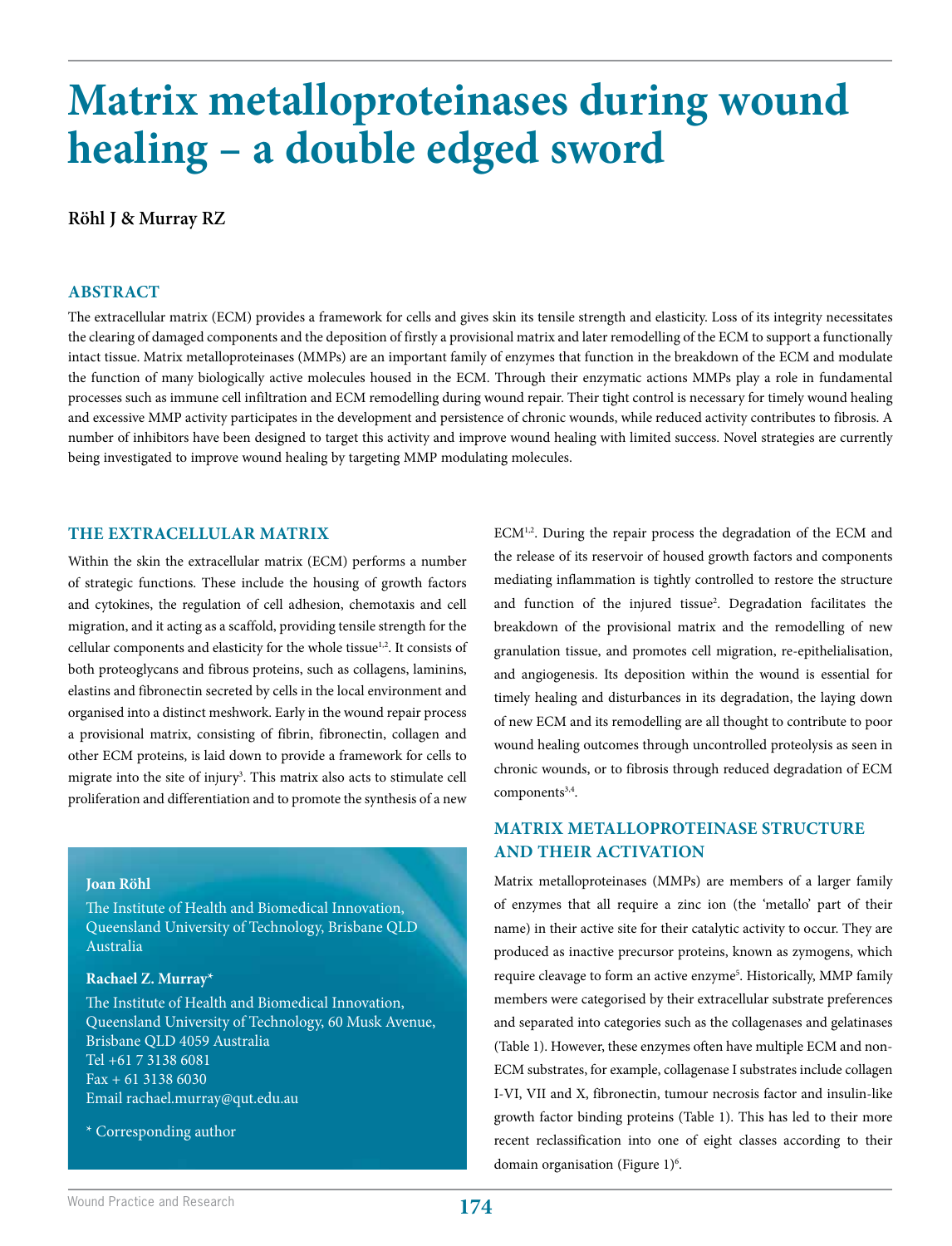

*Figure 1: Classification of MMPs according to their domain structure. Pro, pro-domain; Pre, N-terminal signal sequence, Zn2+, zinc; Fi, a gelatine binding domain that resembles collagen-binding repeats in fibronectin; Fu, furin; TM, transmembrane domain; Vn, vitronectin-like; SA, signal anchor; GPI, glycosylphophatidylinositol anchoring sequence; CA, cysteine array; Ig, immunoglobulin.*

WPR 80Hx 180W 2013 1019 BSA SVCS SEPT OL.pdf 1 19/09/2013 1019/2013 1019/2013 1019

The 23 human MMPs share a number of common features (Figure 1) including a pro-domain of about 80 amino acids containing a cysteine consensus sequence (PRCXXPD), which encompasses a free thiol group6 . The pro-domain folds, via a linker region of variable length, over the catalytic domain and is bonded to the zinc in the active site via its cysteine residue (Figure 2). Through this coupling the prodomain inhibits enzymatic activity by blocking the entrance of a catalytically important water molecule into the active site (Figure 2). To activate the catalytic activity this interaction needs to be disrupted by a mechanism known as the cysteine switch (Figure 2). This occurs either through (i) the cleavage of the N-terminal pro-peptide blocking the active zinc by serine proteinases or other MMPs (*in vivo*), or (ii) via a conformational change of the protein, which is performed by chaotropic agents such as SDS or after chemical modification of the cysteine in the pro-domain by reactive oxygen species (*in vitro*)<sup>5-8</sup>. Typically activation of the enzyme occurs by cleavage of this propeptide after its delivery to the cell surface and in some cases after its secretion. MMPs, like the MT-MMPs, which have a furin protease cleavage site, can also be activated within the cell<sup>9</sup>.

The MMP catalytic domain contains three conserved histidines (HEXGHXXGXXH) that further coordinate the zinc ion (Figure 2). Substrate specificity is then dictated by minor differences in the catalytic domain and further coordinated by a third region, known as the hemopexin-like domain, which is approximately 200 amino acids in length and is present in all MMPs except for MMP7, MMP23 and MMP26 (Figure 1)<sup>7</sup>. Additionally, MMP23 also has an immunoglobulin-like domain after the catalytic site and a unique cysteine-rich domain, while MMP2 and MMP9 have three repeats of a fibronectin type II motif in their metalloproteinase domain (Figure 1).

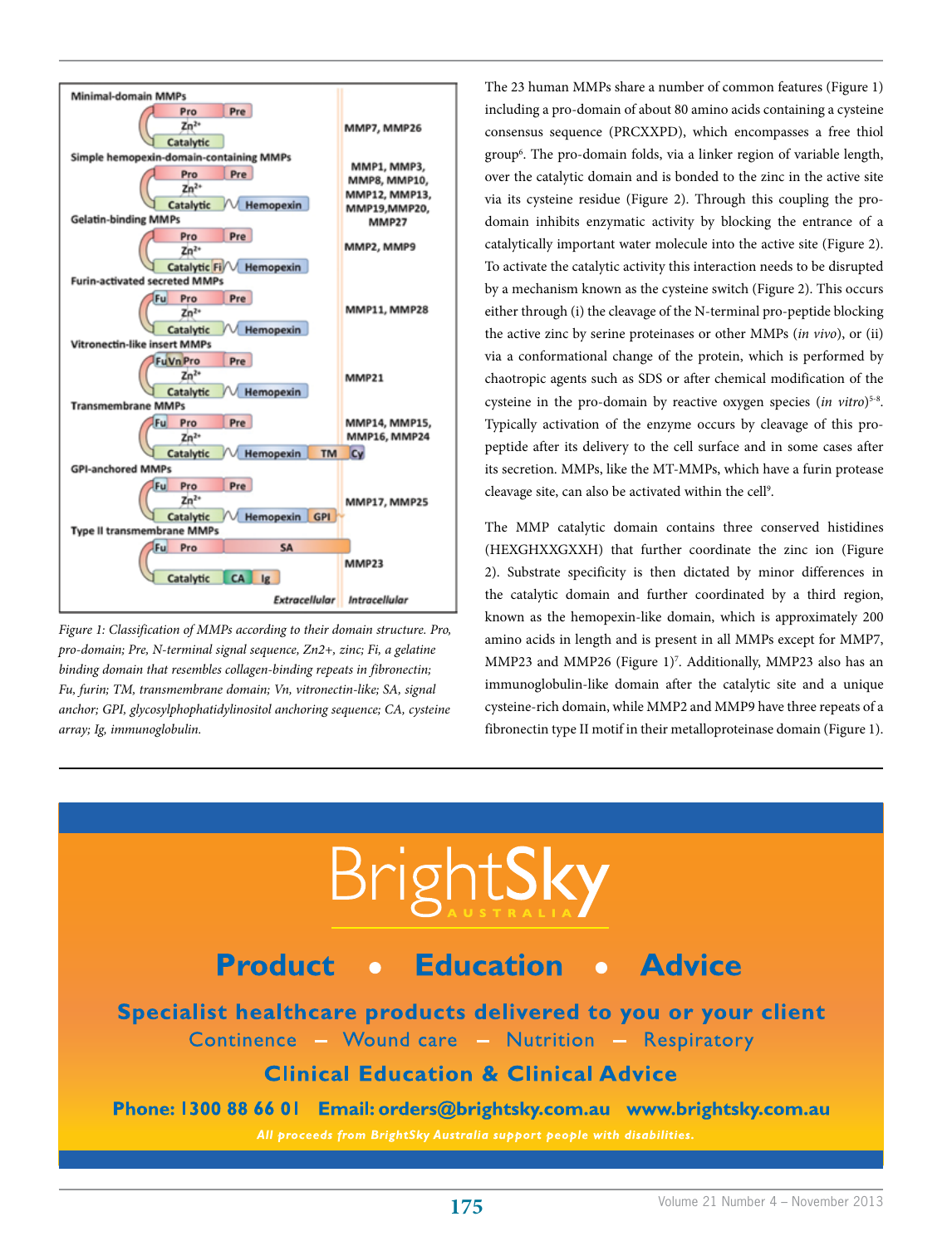With the exception of MMP23, all MMPs have an N-terminal signal peptide whose role is to target the protein to the endoplasmic reticulum (ER) and Golgi complex for transport to the cell surface to be either incorporated into the plasma membrane or to be secreted depending on the MMP (Figure 1). Those MMPs (MT-MMPs) that are not secreted but anchored in the plasma membrane do so either because they have a transmembrane domain, a glycosylphosphatidylinositol (GPI) domain or a signal anchor in their sequence (Figure  $1)^{10}$ .

*Table 1: Classification of MMPs according to their substrate specificity. Agg, aggrecan; Dec, decorin; EL, elastin; Fib, fibrillin; FBN, fibrin; FN, fibronectin; Gel, gelatin; IGFBPs, insulin-like growth factor binding protein; LN, laminin; PG, proteoglycan-linked protein; TGF, transforming growth factor; TNF*a*, tumor necrosis factor alpha; VN, nectin.*

| <b>Class</b>           | Common name(s)                                       | MMP#              | <b>ECM</b> substrates                                                          | Non-ECM substrates                                                      |
|------------------------|------------------------------------------------------|-------------------|--------------------------------------------------------------------------------|-------------------------------------------------------------------------|
| Collagenases           | Collagenase 1, Interstitial,<br>Fibroblast, Tissue C | MMP1              | Col I, II, III, VI, VII, X, Agg, FN, Gel,<br>LN, PG, VN                        | IGFBPs, CXCL12, pro-TNFa                                                |
|                        | Collagenase 2, Neutrophil C                          | MMP8              | Col I, II, III, V, VII, VIII, Agg, EL, FN,<br>Gel, LN                          | CXCL <sub>5</sub>                                                       |
|                        | Collagenase 3                                        | MMP13             | Col I, II, III, IV, VII, IX, X, XIV, Agg, FN,<br>Gel, Fib                      | CXCL12                                                                  |
| Gelatinases            | Gelatinase A,<br>72-kDa gelatinase                   | MMP2              | Col I, III, IV, V, VII, X, XI, XIV, Agg, EL,<br>FN, Gel, LN, PG, VN, Dec, Fib, | CCL7, CXCL12, pro-TNFa,<br>IGFBPs, pro-TGFβ, pro-IL-1β                  |
|                        | Gelatinase B,<br>92-kDa gelatinase                   | MMP9              | Col IV, V, VII, X, XIV, Agg, EL, Gel, LN,<br>PG, VN, Dec, Fib, FBN,            | pro-TNFα, pro-IL-1β, IL-8,<br>IL-2Ra, CXCL7, CXCL8,<br>CXCL1, CXCL12    |
| Stromelysins           | Stromelysin 1, Transin 1                             | MMP3              | Col III, IV, IX, X, XI, Agg, EL, FN, Gel,<br>LN, PG, VN, Dec, Fib              | CXCL12, E-cadherin, pro-<br>TGFβ1, pro-TNFα, IGFBPs,<br>$pro-IL-1\beta$ |
|                        | Stromelysin 2, Transin 2                             | MMP10             | Col III, IV, V, IX, X, Agg, EL, FN, Gel,<br>LN, PG                             |                                                                         |
|                        | Stromelysin 3                                        | MMP11             |                                                                                | <b>IGFBPs</b>                                                           |
| Matrilysins            | Matrylisin, Matrin, PUMP-1                           | MMP7              | Col IV, X, Agg, EL, FN, Gel, LN, PG, VN,<br>Dec, Fib                           | pro-TNFa, E-cadherin,<br>$\beta$ 4-Integrin                             |
|                        | Matrylisin-2, Endometase                             | MMP26             | Col IV, FN, Gel                                                                |                                                                         |
|                        | MT1-MMP                                              | MMP14             | Col I, II, III, Agg, FN, gel                                                   | CXCL12, CD44, pro-TNFa/<br>$TGF\beta$                                   |
|                        | MT2-MMP                                              | MMP15             | Agg, FN, Gel, LN, FBN                                                          |                                                                         |
| Membrane-<br>type (MT) | MT3-MMP                                              | MMP16             | Col III, FN, FBN, VN, LN, Gel                                                  |                                                                         |
|                        | MT4-MMP                                              | MMP17             | Fib, FBN                                                                       | Pro-TNFa                                                                |
|                        | MT5-MMP                                              | MMP <sub>24</sub> | Gel                                                                            |                                                                         |
|                        | MT6-MMP, Leukolysin                                  | MMP25             | Col IV, Gel, FN                                                                |                                                                         |
| Other                  | Enamelysin                                           | MMP20             | Agg                                                                            |                                                                         |
|                        | Epilysin                                             | MMP28             |                                                                                |                                                                         |
|                        | Metalloelastase                                      | MMP12             | Col I, IV, Agg, EL, FN, Gel, LN, PG, LN,<br>Fib                                | Latent TNF                                                              |
|                        | RASI <sub>1</sub>                                    | MMP19             | Col IV, I, FN, Gel, LN                                                         |                                                                         |
|                        | Xenopus MMP                                          | MMP21             |                                                                                |                                                                         |
|                        | MMP23b/CA-MMP                                        | MMP23             | Gel                                                                            |                                                                         |
|                        |                                                      | MMP27             |                                                                                |                                                                         |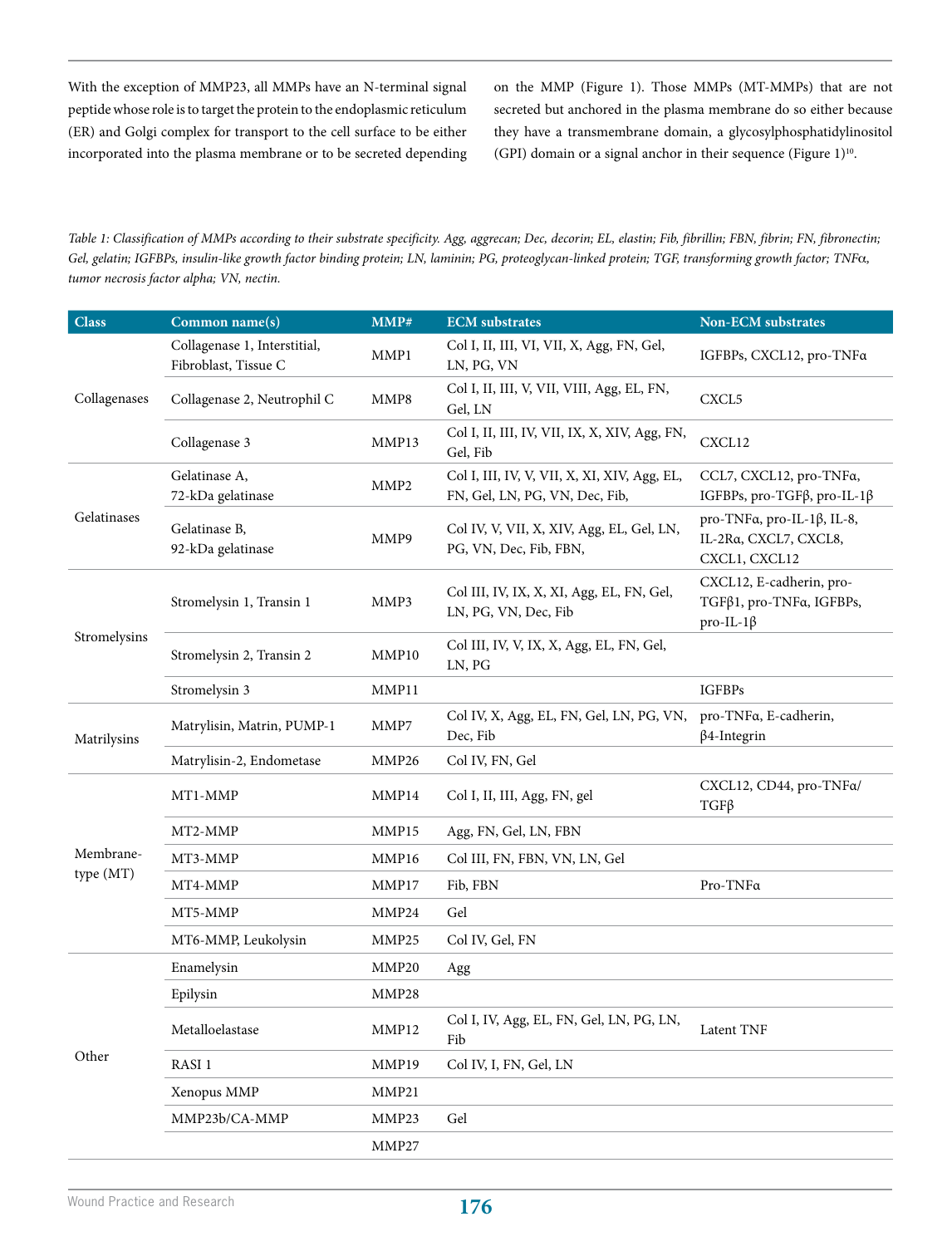# **MMPS DEGRADE ECM AND NON-ECM COMPONENTS**

Once activated, MMPs can degrade a range of ECM components such as collagen and fibronectin as well as specific non-ECM proteins housed within its matrix such as insulin growth factor binding protein (Table 1 and Figure  $1)^6$ . Given the diversity of their substrates, MMPs can influence a number of cellular processes. Firstly, MMPs degrade damaged collagen and other broken ECM components from sites of injury. Damaged collagen is unable to form proper fibrils with newly synthesised collagen, which would result in a disorganised and weakened ECM. Secondly, degradation of the ECM reduces the physical barriers that impede the migration of immune cells into the injured tissue. By altering the ECM microenvironment, MMPs also control behaviour such as cell adhesion and migration, which alter depending on ratios of individual ECM components. Within the matrix, MMPs can alter the activity of specific non-matrix molecules such as cytokines, chemokines and surface receptors. This occurs through a number of mechanisms including degradation to completely remove these mediators, proteolytic release them from the ECM, cleavage to release/activate the biologically active part of proteins, or by altering the activity of inhibitors<sup>9</sup>. Once active, MMPs can also alter the catalytic activity of other MMPs not only by cleavage of their pro-domains but also by degradation of inhibitors or other proteases<sup>8</sup>.



*Figure 2: Mechanisms of pro-MMP activation. MMPs are held in the inactive state through the conserved cysteine in the pro-domain interacting with the catalytic cleft bound zinc ion, thus preventing substrates binding to the catalytic site. Limited proteolysis or conformational perturbation of the MMP structure releases the cysteine-zinc interaction (cysteine switch). Finally, autolysis of the pro-domain irreversibly frees the catalytic site for interaction with substrates or inhibitors.*

## **EXPRESSION AND REGULATION OF MMPS**

Due to their role in degrading both ECM and some non-ECM components, it is crucial to control MMP protease activity in order to avoid unwanted and excess tissue damage<sup>7</sup>. Accordingly, the catalytic activity of MMPs is regulated at numerous levels including gene expression, localisation, zymogen activation and by their specific endogenous inhibitors, which tend to keep the MMPs inactive in the ECM. The MMPs are typically expressed at low levels in the skin but the expression of specific MMPs, such as MMP9, is upregulated during wound healing and high levels are often found in chronic wound fluid (Table 2 and discussed later). Within wounds their gene transcription can be induced in keratinocytes, fibroblasts, endothelial cells and inflammatory cells by cytokines, hormones, and cell contact with the ECM or other cells. Furthermore, their expression can be regulated by epigenetic modifications or mRNA (de)stabilisation<sup>6</sup>.

The location of an MMP also regulates its activity. MMPs are typically active either at the cell surface as membrane-anchored proteins with the catalytic site facing the extracellular milieu or secreted into the extracellular milieu where its substrates are located. Newly synthesised MMPs must be recruited to the cell surface for them to be activated and also secreted. This serves as an additional level of regulation



nutritional supplements

- •Over 12,000 health care products
- •Purchase by the packet or as an individual item
- •Order via the website, fax, phone or email

For fast delivery all over Australia call Independence Australia today

## T 1300 788 855 F 1300 788 811 E customerservice@independenceaustralia.com www.independenceaustralia.com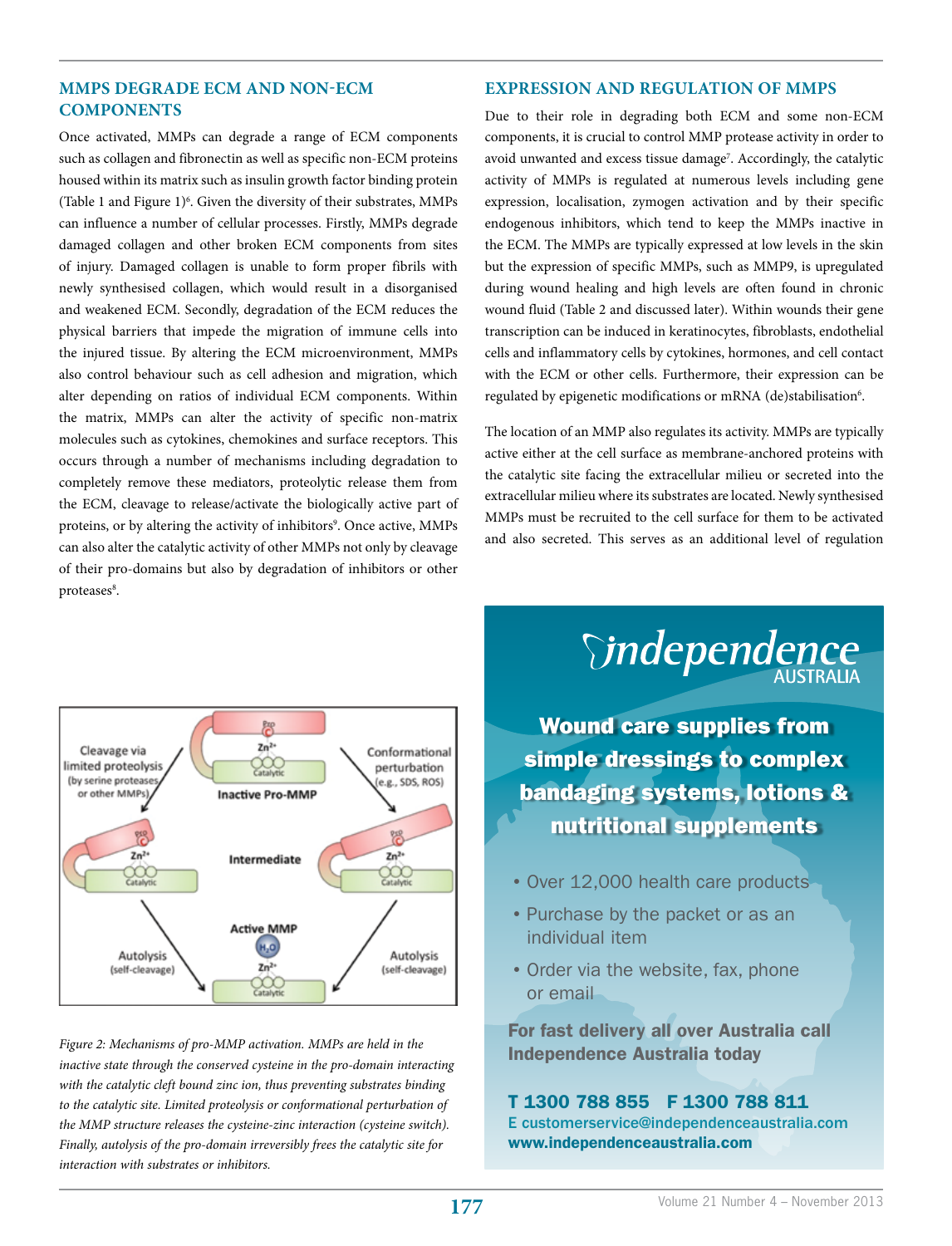and the process is highly controlled, requiring distinct intracellular trafficking molecules, such as the SNAREs and Rabs, for delivery to the cell surface. Moreover, the surface localisation is often polarised with MT-MMPs being concentrated on membrane protrusions at the leading edge of cells, which are thought to be important for migration and invasion. For example, MT1-MMP, MMP2 and MMP9 are often found located on invadopodia, which are actin-rich protrusions in the cell membrane that are necessary for the migratory/invasive nature of cells11. In addition to the membrane-anchored MMPs many secreted MMPs are often localised to the cell surface after secretion where they bind to surface receptors such as the adhesion receptors or cell surface proteoglycans. This too serves to maintain a high local concentration of enzyme close to the cell, targeting their catalytic activity to areas in close contact with the cell surface. Examples include the binding of MMP1 and MMP2 to the adhesion receptors α2β1 integrin and αVβ3 integrin respectively, the binding of MMP9 with the adhesion receptor CD44 and binding of MMP7 to the tetraspanin CD151 and to surface proteoglycans.

A number of endogenous MMP-specific inhibitors exist to regulate their function and are known as the tissue inhibitors of metalloproteinases (TIMPs). There are four known TIMPs, designated TIMP1, TIMP2, TIMP3 and TIMP4. These inhibitors are relatively small at 21-28 kDa and are cysteine-rich proteins that bind MMPs reversibly in a 1:1 ratio7,9. Non-specific endogenous inhibitors also exists such as plasma proteinase inhibitors like α2-macroglobulin that act by entrapping the proteinase within the macroglobulin, which is then mopped up by receptor-mediated endocytosis. For ECM remodelling there needs to be a precise balance between MMPs and their TIMPs to allow ECM remodelling to occur without causing excessive degradation.

## **MMPS IN ACUTE AND CHRONIC WOUNDS**

During the wound healing process MMPs play numerous important roles at multiple stages of tissue repair including the inflammatory, proliferative and remodelling phases. Throughout the inflammatory

*Table 2: Alterations in MMP and TIMP levels in venous leg ulcers, diabetic foot ulcers, pressure injuries and mixed ulcers.*

|                          | <b>Elevated levels</b>                           | <b>Reduced</b><br><b>levels</b> | Reference |
|--------------------------|--------------------------------------------------|---------------------------------|-----------|
| Venous Leg<br>ulcers     | MMP1, MMP2, MMP3,<br>MMP8, MMP9,<br>MMP12, MMP13 | TIMP1,<br>TIMP <sub>2</sub>     | 16, 17    |
| Diabetic foot<br>ulcers  | MMP1, MMP2, MMP8,<br>MMP9                        | TIMP <sub>2</sub>               | 18        |
| Pressure injuries        | MMP9                                             | TIMP1                           | 19        |
| Ulcers (mixed)<br>group) | MMP8, MMP26                                      |                                 | 20        |

phase immune cells, principally neutrophils and macrophages, secrete large amounts of MMPs to degrade damaged ECM components. This not only helps to clean the wound of dead and damaged tissue, but also ensures the proper interaction of newly synthesised collagen with undamaged ECM at the wound edge. Secretion of MMPs from these immune cells also supports their own migration through uninjured tissue into the wound. Throughout the proliferative phase, MMPs regulate many essential processes such as the release of biologically active proteins that control cell proliferation. Their activity also facilitates the migration and adhesion of fibroblasts, endothelial cells and keratinocytes into the site of injury to form granulation tissue and re-epithelialise the wound. The degradation of capillary basement membrane by MMPs also facilitates the restoration of the vascular network. Later in the remodelling phase scar contraction by myofibroblasts and the remodelling of the initial scar tissue is also dependent on ECM cleavage through MMPs<sup>12,13</sup>.

Chronic wounds are thought to be stuck in the inflammatory phase of repair and they have a high immune cell burden, particularly neutrophils and macrophages $14,15$ . These immune cells release huge levels of MMPs as well as other inflammatory mediators. This results in uncontrolled matrix degradation, depletion of growth factors and activation of cytokines such as TNF, therefore prolonging inflammation and impairing epithelisation and healing. This leads to a vicious cycle of recruitment of immune cells and increased ECM degradation, which further fuels inflammation and tissue destruction. Studies have identified distinct MMPs and TIMP profiles in wound fluid from different types of chronic wounds, with elevated levels of specific MMPs and a reduction in some TIMPs (Table 2)<sup>16-20</sup>.

To date it appears that neutrophil and macrophage-derived MMP9 is one of the prime proteases accountable for ECM degradation in non-healing wounds and its levels correlate with severity of the ulcer<sup>21,22</sup>. MMP9's ability to degrade collagen more effectively than any other MMP might be why high levels of MMP9 impact so highly on healing outcomes<sup>23</sup>. Furthermore, cleavage of fibronectin, another MMP9 substrate, changes the biological properties of this ECM component and it can, therefore, affect MMP activity, cell migration and proliferation in such a way as to increase infiltration of inflammatory cells, prolonging inflammation<sup>24,25</sup>. The ratio of MMP9 and TIMP1 in the wound fluid is believed to be a good predictor of healing outcomes, with their ratio lowering as pressure injuries heal<sup>19</sup>. The significance of high MMP9 levels in wounds is highlighted by data from a murine wound model that showed the application of high levels of recombinant human MMP9 to acute wounds led to decreased type-IV collagen in the basement membrane, decreased epithelial migration and delayed wound healing<sup>26</sup>. Tissue from healed areas of burn wounds and healing leg ulcers show reduced MMP9 expression and activity after its temporal elevation<sup>27</sup>. Thus, although the transient and local expression of MMP9 in acute wounds is necessary to promote the healing process, high levels are detrimental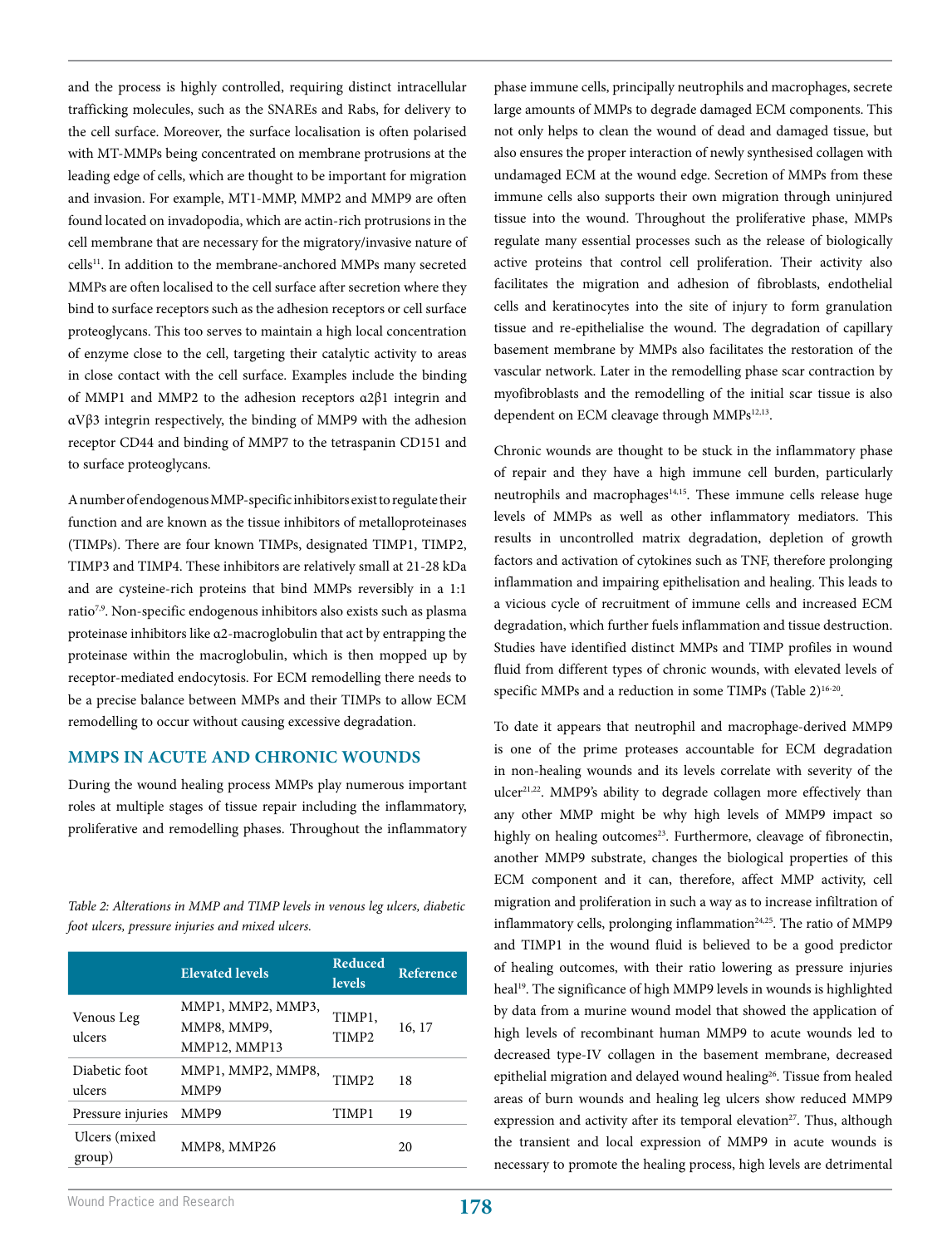*Table 3: Properties of healing and chronic wounds (adapted from Stechmiller et al., 2010).*

| <b>Healing wounds</b>        | <b>Chronic wounds</b>       |  |
|------------------------------|-----------------------------|--|
| High mitogenic activity      | Low mitogenic activity      |  |
| Low level of cytokines       | High level of cytokines     |  |
| Low level of proteases       | High level of proteases     |  |
| High level of growth factors | Low level of growth factors |  |
| Competent fibroblasts        | Senescent cells             |  |
| Functional angiogenesis      | Suppression of angiogenesis |  |

to the healing process<sup>26</sup>. The role of MMP2 in chronic wounds is more controversial in that high levels have been found in venous leg ulcers and diabetic foot ulcers<sup>16</sup>, whereas other studies in pressure injuries found low levels of MMP219. It has been suggested that low levels of MMP2 are due to the reduced number of MMP2 secreting fibroblasts in chronic wounds<sup>28</sup>.

# **CURRENT AND FUTURE THERAPIES TO ALTER MMP LEVELS IN CHRONIC WOUNDS**

A number of different wound healing strategies that reduce MMP in wounds have been employed. Studies have shown that the use of compression bandages for venous leg ulcers can lead to a reduction in certain MMPs, namely MMP3, MMP8 and MMP916,29. Pro-MMP9 levels have also been found to be lowered in chronic wounds treated with topical negative pressure treatment for 10 days and the ratio of MMP9 to TIMP1 is reduced in wound fluid from these patients, suggesting it might improve healing outcomes<sup>30</sup>. In light of the overactivity of MMPs and their detrimental role in wounds, highly absorbent foam dressings have been used to soak up wound fluid<sup>31,32</sup>.

This removes molecules such as the MMPs and also pro-inflammatory cytokines that can strongly up-regulate MMP9 expression. These absorbent dressing can also have molecules incorporated in them that are believed to have protease-modulating properties. For example, incorporation of polyphosphate in highly absorbent foam has been shown to reduce the activity of MMP2 and MMP9 *in vitro<sup>33</sup>*. Studies have also suggested that absorbent dressings containing oxidised regenerated collagen might improve MMP9/TIMP ratios and thus healing in diabetic foot ulcers<sup>32</sup>.

Being able to target one, a combination of or all of the MMPs thought to play a role in inhibiting the healing of chronic wounds (Table 2) would be the ideal, yet many of the inhibitors produced to date are not selective. The development of selective MMP inhibitors has been proven to be a difficult approach as MMPs share very similar structures around and within their active sites<sup>4,8</sup>. Broad-spectrum MMP inhibitors, such as the small non-peptidic inhibitor GM6001 (Galardin), that commonly contain a chelating group binding the zinc ion in the catalytic domain have been developed. GM6001 has been shown to have some benefits in the healing of corneal ulcers, although in skin wounds it also negatively impacts on keratinocyte migration, myofibroblast formation and scar contraction<sup>34-36</sup>. One of the disadvantages of these types of non-selective MMP inhibitors is that they have poor bioavailability, necessitating frequent administration. They also target MMPs that are beneficial during the wound healing process, as well as those that are detrimental, leading to limited efficacy. Similarly, topically applied TIMPs have been used to inhibit MMP activity but again due to their broad inhibitory nature they have not proven to be very successful<sup>37</sup>. Thus, broad spectrum MMP inhibitors are not suitable as a longer term therapeutic<sup>4</sup>.

An exception to this is the tetracyclines, which have shown to be promising in the clinic in terms of improving chronic wound healing outcomes. When used at sub-antimicrobial doses, doxycycline has been found to inhibit collagenase activity through its ability to bind the zinc and calcium cations in the catalytic domain of the MMPs<sup>13,41-</sup>

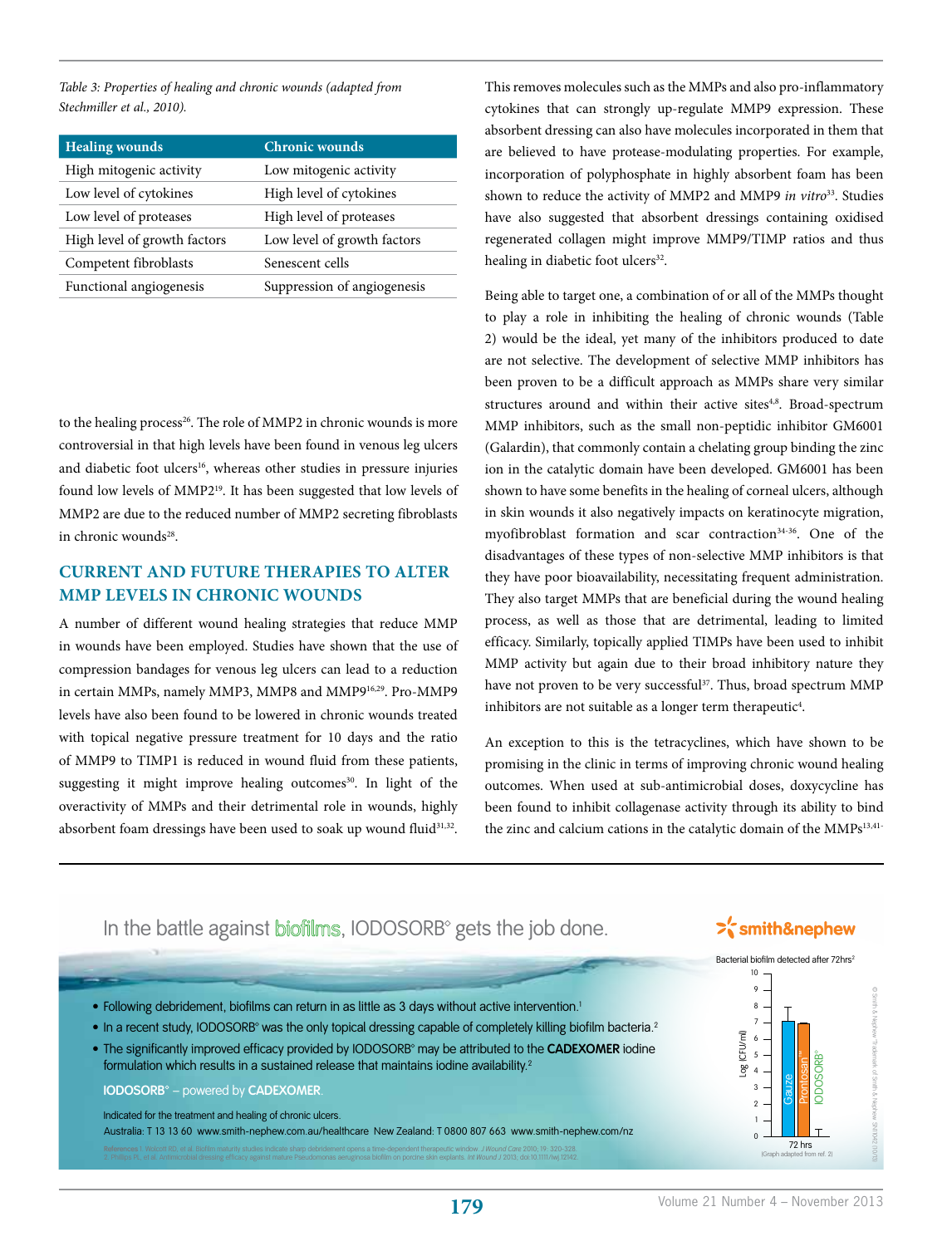44. Doxycycline has shown some promising results in diabetic patients with foot ulcers receiving topical doxycycline and in patients with venous leg ulcers receiving oral doxycycline<sup>45,46</sup>. In both cases an improvement in healing rate was seen after treatment with low doses of doxycycline45,46. Studies in patients with periodontitis or corneal ulcers have confirmed this enhanced healing with low doses of doxycline13,42,47. Doxycycline has been approved for use in the US by the FDA in periodontitis but does not yet appear to be approved for this use in Australia<sup>38</sup>.

More selective MMP inhibitors have been designed with two currently under evaluation or recently finished Phase II clinical trials<sup>38,39</sup>. AZD1236, a MMP9 and MMP12 inhibitor, has just undergone a phase II clinical trial for chronic obstructive pulmonary disease<sup>39</sup>. The treatment was well tolerated and whether its MMP inhibitor activity could be of benefit in terms of chronic wound treatment is yet to be tested<sup>39</sup>. A second Phase II clinical trial is currently under way in refractory hepatitis C patients with the MMP inhibitor CTS-1027 (N-hydroxy-4-([4-(4-chlorophenoxy) benzenesulfonyl] methyl)-2, 3, 5, 6-tetrahydropyran-4-carboxamide). This compound inhibits MPP2, MPP3, MMP8, MMP9, MMP12, MMP13 and MMP14 activity while having no effect on MMP1 (or MMP7), as inhibition of MMP1 activity has been associated with muscular and skeletal side effects<sup>38</sup>. The results of this study have yet to be published, although studies using a pre-clinical model of liver fibrogenesis have shown that CTS-1027 is of benefit in reducing fibrosis. Whether this would have the same effect on wounds or if it could be of benefit in chronic wound healing is unknown<sup>40</sup>. The aminopeptidase N/CD13 inhibitor actinonin has been found to inhibit MMP14-mediated cleavage of pro-MMP2 and activation but again no studies have been conducted in wound models<sup>48</sup>. New targeted approaches include functionblocking antibodies to MMPs, such as DX-2400, an MMP14 inhibitor that blocks the processing of MMP2 to its active form, which in animal studies reduces tumour progression<sup>49</sup>. Its effect on chronic wounds has not been tested.

The above studies show that broad-spectrum MMP inhibitors have been mostly ineffective so far as MMPs share very similar structures around and within their active sites and MMPs have other important physiological functions. While more specific inhibitors have been developed their impact on wound healing is not yet known. Being able to specifically regulate MMP activity on other levels might also lead to better therapeutic treatments, such as the targeting of mediators that alter MMP expression or targeting the secretory mechanisms.

#### **REFERENCES**

- 1. Rozario T, DeSimone DW. The extracellular matrix in development and morphogenesis: a dynamic view. Dev Biol. 2010 May 1;341(1):126–40.
- 2. Schultz GS, Wysocki A. Interactions between extracellular matrix and growth factors in wound healing. Wound Repair Regen. 2009 Mar– Apr;17(2):153–62.
- 3. Schultz GS, Davidson JM, Kirsner RS, Bornstein P, Herman IM. Dynamic reciprocity in the wound microenvironment. Wound Repair Regen. 2011 Mar–Apr;19(2):134–48.
- 4. Xue M, Le NT, Jackson CJ. Targeting matrix metalloproteases to improve cutaneous wound healing. Expert Opin Ther Targets. 2006 Feb;10(1):143– 55.
- 5. Vu TH, Werb Z. Matrix metalloproteinases: effectors of development and normal physiology. Genes Dev. 2000 Sep 1;14(17):2123–33.
- 6. Martins VL, Caley M, O'Toole EA. Matrix metalloproteinases and epidermal wound repair. Cell Tissue Res. 2013 Feb;351(2):255–68.
- 7. Bjorklund M, Koivunen E. Gelatinase-mediated migration and invasion of cancer cells. Biochim Biophys Acta. 2005 May 25;1755(1):37–69.
- 8. Loffek S, Schilling O, Franzke CW. Series "matrix metalloproteinases in lung health and disease": Biological role of matrix metalloproteinases: a critical balance. Eur Respir J. 2011 Jul;38(1):191–208.
- 9. Stamenkovic I. Extracellular matrix remodelling: the role of matrix metalloproteinases. J Pathol. 2003 Jul;200(4):448–64.
- 10. Egeblad M, Werb Z. New functions for the matrix metalloproteinases in cancer progression. Nat Rev Cancer. 2002 Mar;2(3):161–74.
- 11. Gialeli C, Theocharis AD, Karamanos NK. Roles of matrix metalloproteinases in cancer progression and their pharmacological targeting. FEBS J. 2011 Jan;278(1):16–27.
- 12. Schultz GS, Sibbald RG, Falanga V, Ayello EA, Dowsett C, Harding K *et al.* Wound bed preparation: a systematic approach to wound management. Wound Repair Regen. 2003 Mar;11 Suppl 1:S1–28.
- 13. Stechmiller J, Cowan L, Schultz G. The role of doxycycline as a matrix metalloproteinase inhibitor for the treatment of chronic wounds. Biol Res Nurs. 2010 Apr;11(4):336–44.
- 14. Raffetto JD. Inflammation in chronic venous ulcers. Phlebology/Venous Forum of the Royal Society of Medicine. 2013 Mar;28 Suppl 1:61–7.
- 15. Gethin G. Understanding the inflammatory process in wound healing. Br J Community Nurs. 2012 Mar;Suppl:S17–8, S20, S2.
- 16. Beidler SK, Douillet CD, Berndt DF, Keagy BA, Rich PB, Marston WA. Multiplexed analysis of matrix metalloproteinases in leg ulcer tissue of patients with chronic venous insufficiency before and after compression therapy. Wound Repair Regen. 2008 Sep–Oct;16(5):642–8.
- 17. Mwaura B, Mahendran B, Hynes N, Defreitas D, Avalos G, Adegbola T *et al.* The impact of differential expression of extracellular matrix metalloproteinase inducer, matrix metalloproteinase-2, tissue inhibitor of matrix metalloproteinase-2 and PDGF-AA on the chronicity of venous leg ulcers. Eur J Vasc Endovasc Surg. 2006 Mar;31(3):306–10.
- 18. Lobmann R, Ambrosch A, Schultz G, Waldmann K, Schiweck S, Lehnert H. Expression of matrix-metalloproteinases and their inhibitors in the wounds of diabetic and non-diabetic patients. Diabetologia. 2002 Jul;45(7):1011–6.
- 19. Ladwig GP, Robson MC, Liu R, Kuhn MA, Muir DF, Schultz GS. Ratios of activated matrix metalloproteinase-9 to tissue inhibitor of matrix metalloproteinase-1 in wound fluids are inversely correlated with healing of pressure ulcers. Wound Repair Regen. 2002 Jan–Feb;10(1):26–37.
- 20. Pirila E, Korpi JT, Korkiamaki T, Jahkola T, Gutierrez-Fernandez A, Lopez-Otin C *et al.* Collagenase-2 (MMP-8) and matrilysin-2 (MMP-26)